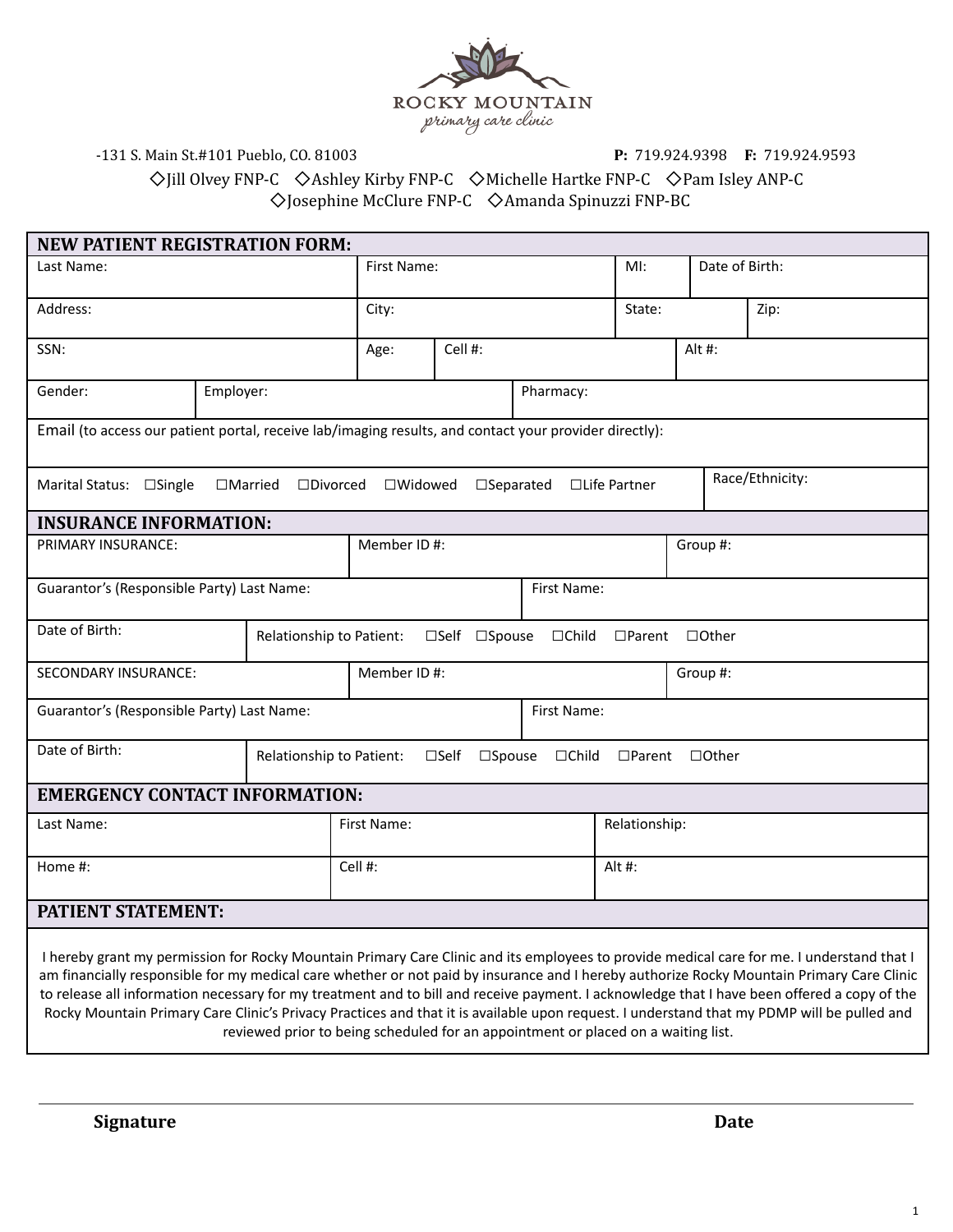| NEW PATIENT HISTORY: Please check any conditions that you have experienced past or present. |                                         |  |  |  |  |
|---------------------------------------------------------------------------------------------|-----------------------------------------|--|--|--|--|
| ADHD                                                                                        | Headache (Specify) ___________          |  |  |  |  |
| Alcoholism                                                                                  | Heart Attack (MI)                       |  |  |  |  |
| Allergies                                                                                   | <b>Heart Disease</b>                    |  |  |  |  |
| Anemia                                                                                      | Hepatitis/Liver Disease (Specify)       |  |  |  |  |
| Anxiety                                                                                     | Hiatal Hernia                           |  |  |  |  |
| Arrhythmia (Irregular Heart Beat)                                                           | High Blood Pressure                     |  |  |  |  |
| Arthritis                                                                                   | High Cholesterol                        |  |  |  |  |
| Asthma                                                                                      | <b>HIV</b>                              |  |  |  |  |
| <b>Atrial Fibrillation</b>                                                                  | Incontinence (Specify) Bladder or Bowel |  |  |  |  |
| Benign Prostatic Hypertrophy                                                                | Irritable Bowel Syndrome (IBS)          |  |  |  |  |
| <b>Bipolar Disorder</b>                                                                     | <b>Kidney Disease</b>                   |  |  |  |  |
| <b>Bleeding Issues</b>                                                                      | <b>Kidney Stones</b>                    |  |  |  |  |
| Cancer (Specify)                                                                            | Learning Disorder (Specify)             |  |  |  |  |
| Chest Pain                                                                                  | Lupus                                   |  |  |  |  |
| Chronic Pain (Specify)                                                                      | Multiple Sclerosis                      |  |  |  |  |
| COPD/Emphysema                                                                              | Neuropathy                              |  |  |  |  |
| Dementia                                                                                    | Obesity                                 |  |  |  |  |
| Depression                                                                                  | Osteoarthritis                          |  |  |  |  |
| Diabetes (Specify) Type 1 or Type 2                                                         | Osteopenia/Osteoporosis                 |  |  |  |  |
| <b>Diverticulitis</b>                                                                       | Parkinson's Disease                     |  |  |  |  |
| DVT (Blood Clot)                                                                            | Peripheral Vascular Disease             |  |  |  |  |
| Edema                                                                                       | Psoriasis                               |  |  |  |  |
| Gastroparesis                                                                               | Pulmonary Embolism (PE)                 |  |  |  |  |
| GERD (Acid Reflux)                                                                          | <b>Rheumatoid Arthritis</b>             |  |  |  |  |
| Glaucoma/Macular Degeneration                                                               | Seizure Disorder                        |  |  |  |  |
| Other (Specify) _                                                                           | Sleep Apnea                             |  |  |  |  |
| STD (Specify)                                                                               | <b>Stroke</b>                           |  |  |  |  |
| Visual Disorder (Specify)                                                                   | Thyroid Disorder (Specify)              |  |  |  |  |

| MEDICATION & FOOD ALLERGIES: List all known allergies (drugs, food, animals) and reactions. $\Box$ No Known Allergies       |    |         |                  |
|-----------------------------------------------------------------------------------------------------------------------------|----|---------|------------------|
| Allergy:                                                                                                                    |    |         | <b>Reaction:</b> |
| 1.                                                                                                                          |    | 1.      |                  |
| 2.                                                                                                                          |    | 2.      |                  |
| 3.                                                                                                                          |    | 3.      |                  |
| 4.                                                                                                                          |    | 4.      |                  |
| 5.                                                                                                                          |    | 5.      |                  |
| SURGICAL HISTORY: List all prior surgeries, approximate dates performed, and the doctor if known. $\Box$ No Prior Surgeries |    |         |                  |
| Surgery:                                                                                                                    |    | Doctor: | Date:            |
|                                                                                                                             |    |         | 1.               |
|                                                                                                                             | 2. |         | 2.               |
| 3.                                                                                                                          | 3. |         | 3.               |
| 4.                                                                                                                          | 4. |         | 4.               |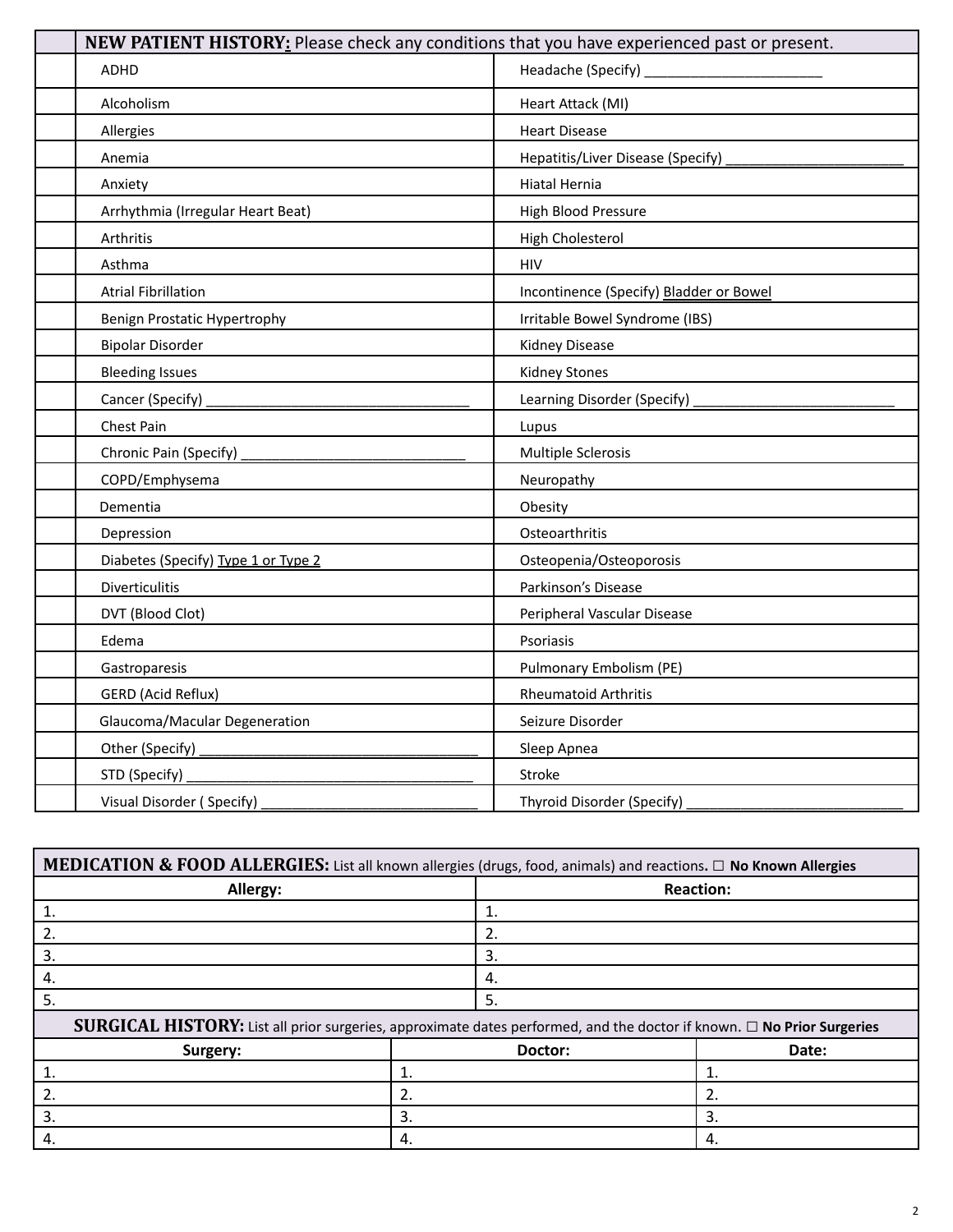|                                                                                                     |       |        |         |                 |     | MEDICATIONS: List all medications you take, prescription and over the counter/herbal supplements/vitamins, the dosage, frequency, |  |
|-----------------------------------------------------------------------------------------------------|-------|--------|---------|-----------------|-----|-----------------------------------------------------------------------------------------------------------------------------------|--|
| and reason for taking the medication. $\square$ I Do Not Take Any Medications<br><b>Medication:</b> | Dose: |        |         | Frequency:      |     | <b>Reason for Medication:</b>                                                                                                     |  |
| 1.                                                                                                  | 1.    |        | 1.      |                 | 1.  |                                                                                                                                   |  |
| 2.                                                                                                  | 2.    |        | 2.      |                 | 2.  |                                                                                                                                   |  |
| 3.                                                                                                  | 3.    | 3.     |         |                 | 3.  |                                                                                                                                   |  |
| 4.                                                                                                  | 4.    | 4.     |         |                 | 4.  |                                                                                                                                   |  |
| 5.                                                                                                  | 5.    | 5.     |         |                 | 5.  |                                                                                                                                   |  |
| 6.                                                                                                  | 6.    | 6.     |         |                 | 6.  |                                                                                                                                   |  |
| 7.                                                                                                  | 7.    | 7.     |         |                 | 7.  |                                                                                                                                   |  |
| 8.                                                                                                  | 8.    | 8.     |         |                 | 8.  |                                                                                                                                   |  |
| 9.                                                                                                  | 9.    | 9.     |         |                 | 9.  |                                                                                                                                   |  |
| 10.                                                                                                 | 10.   | 10.    |         |                 | 10. |                                                                                                                                   |  |
| 11.                                                                                                 | 11.   | 11.    |         |                 | 11. |                                                                                                                                   |  |
| 12.                                                                                                 | 12.   |        | 12.     |                 | 12. |                                                                                                                                   |  |
| 13.                                                                                                 | 13.   |        | 13.     |                 | 13. |                                                                                                                                   |  |
| 14.                                                                                                 | 14.   |        | 14.     |                 | 14. |                                                                                                                                   |  |
| PREVENTATIVE HEALTH: Check if you have received the following and the date of the most recent exam. |       |        |         |                 |     |                                                                                                                                   |  |
| Exam:                                                                                               |       |        | Result: |                 |     | Date:                                                                                                                             |  |
| <b>Cardiac Stress Test</b>                                                                          |       | Normal |         | Abnormal        |     |                                                                                                                                   |  |
| Colonoscopy                                                                                         |       | Normal |         | Abnormal        |     |                                                                                                                                   |  |
| <b>DEXA Scan</b>                                                                                    |       | Normal |         | Abnormal        |     |                                                                                                                                   |  |
| Echocardiogram                                                                                      |       | Normal |         | Abnormal        |     |                                                                                                                                   |  |
| <b>EKG</b>                                                                                          |       | Normal |         | Abnormal        |     |                                                                                                                                   |  |
| Eye Exam                                                                                            |       | Normal |         | Abnormal        |     |                                                                                                                                   |  |
| Diabetic Foot Exam                                                                                  |       |        |         | Normal Abnormal |     |                                                                                                                                   |  |
| Influenza Vaccine                                                                                   |       |        |         |                 |     |                                                                                                                                   |  |
| Mammogram                                                                                           |       | Normal |         | Abnormal        |     |                                                                                                                                   |  |
| PAP Test                                                                                            |       | Normal |         | Abnormal        |     |                                                                                                                                   |  |
| Physical Exam (Annual)                                                                              |       |        |         |                 |     |                                                                                                                                   |  |
| <b>Pneumococcal Vaccine</b>                                                                         |       |        |         |                 |     |                                                                                                                                   |  |
| <b>Pulmonary Function Test</b>                                                                      |       | Normal |         | Abnormal        |     |                                                                                                                                   |  |
| <b>Tetanus Vaccine</b>                                                                              |       |        |         |                 |     |                                                                                                                                   |  |
|                                                                                                     |       |        |         |                 |     |                                                                                                                                   |  |

| FAMILY HISTORY: Check if any family member(s) has had any of the following conditions. |                                              |  |                 |  |  |  |  |
|----------------------------------------------------------------------------------------|----------------------------------------------|--|-----------------|--|--|--|--|
| Diagnosis:                                                                             | Mother<br><b>Brother</b><br>Father<br>Sister |  | Other (Specify) |  |  |  |  |
| Alcoholism                                                                             |                                              |  |                 |  |  |  |  |
| Anxiety                                                                                |                                              |  |                 |  |  |  |  |
| Arrhythmia                                                                             |                                              |  |                 |  |  |  |  |
| Asthma                                                                                 |                                              |  |                 |  |  |  |  |
| <b>Bipolar Disorder</b>                                                                |                                              |  |                 |  |  |  |  |
| <b>Bleeding Disorder</b>                                                               |                                              |  |                 |  |  |  |  |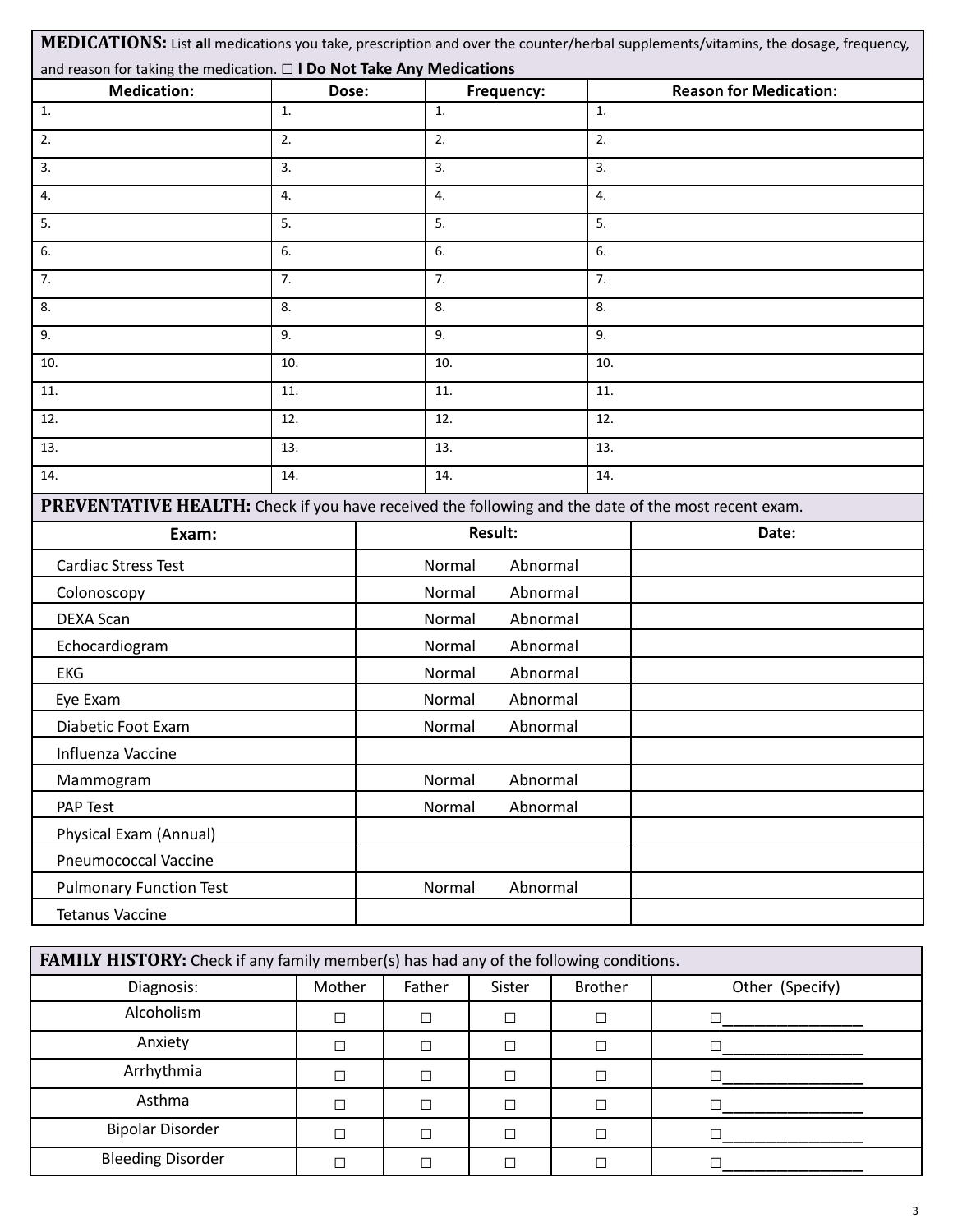| FAMILY HISTORY (cont'd): Check if any family member(s) has had any of the following conditions. |                                                 |                                  |          |                  |                                               |                                     |                                     |        |                 |         |
|-------------------------------------------------------------------------------------------------|-------------------------------------------------|----------------------------------|----------|------------------|-----------------------------------------------|-------------------------------------|-------------------------------------|--------|-----------------|---------|
| Diagnosis:                                                                                      |                                                 | Mother                           | Father   |                  | Sister                                        |                                     | <b>Brother</b>                      |        | Other (Specify) |         |
| Cancer - Type: $\frac{1}{2}$                                                                    |                                                 | $\Box$                           | $\Box$   |                  | $\Box$                                        |                                     | $\Box$                              | $\Box$ |                 |         |
| Dementia                                                                                        |                                                 | $\Box$                           | $\Box$   |                  | $\Box$                                        |                                     | $\Box$                              | $\Box$ |                 |         |
| Depression                                                                                      |                                                 | $\Box$                           | $\Box$   |                  | $\Box$                                        |                                     | $\Box$                              |        | $\Box$          |         |
| Diabetes - Type: 1 or 2                                                                         |                                                 | $\Box$                           | $\Box$   |                  | $\Box$                                        |                                     | $\Box$                              | $\Box$ |                 |         |
| <b>Heart Disease/Heart Attack</b>                                                               |                                                 | $\Box$                           | $\Box$   |                  | $\Box$                                        |                                     | $\Box$                              | $\Box$ |                 |         |
| <b>High Blood Pressure</b>                                                                      |                                                 | $\Box$                           | $\Box$   |                  | $\Box$                                        |                                     | $\Box$                              | $\Box$ |                 |         |
| High Cholesterol                                                                                |                                                 | $\Box$                           | $\Box$   |                  | $\Box$                                        |                                     | $\Box$                              | $\Box$ |                 |         |
| Kidney Disease                                                                                  |                                                 | $\Box$                           | $\Box$   |                  | $\Box$                                        |                                     | $\Box$                              | $\Box$ |                 |         |
| Lupus/Rheumatoid Arthritis                                                                      |                                                 | $\Box$                           | $\Box$   |                  | $\Box$                                        |                                     | $\Box$                              | $\Box$ |                 |         |
| Obesity                                                                                         |                                                 | $\Box$                           | $\Box$   |                  | $\Box$                                        |                                     | $\Box$                              | $\Box$ |                 |         |
| Osteoarthritis                                                                                  |                                                 | $\Box$                           | $\Box$   |                  | $\Box$                                        |                                     | $\Box$                              | $\Box$ |                 |         |
| Osteoporosis                                                                                    |                                                 | $\Box$                           | $\Box$   |                  | $\Box$                                        |                                     | $\Box$                              | $\Box$ |                 |         |
| Sleep Apnea                                                                                     |                                                 | $\Box$                           | $\Box$   |                  | $\Box$                                        |                                     | $\Box$                              | $\Box$ |                 |         |
| Stroke                                                                                          |                                                 | $\Box$                           | $\Box$   |                  | $\Box$                                        |                                     | $\Box$                              | $\Box$ |                 |         |
| <b>Thyroid Disorders</b>                                                                        |                                                 | $\Box$                           | $\Box$   |                  | $\Box$                                        |                                     | $\Box$                              | $\Box$ |                 |         |
|                                                                                                 |                                                 | $\Box$                           | $\Box$   |                  | $\Box$                                        |                                     | $\Box$                              | $\Box$ |                 |         |
| <b>SOCIAL HISTORY (Adult patient):</b>                                                          |                                                 |                                  |          |                  |                                               |                                     |                                     |        |                 |         |
| Occupation:                                                                                     |                                                 |                                  |          |                  | Employer:                                     |                                     |                                     |        |                 |         |
| Are you Pregnant? □ Yes □ No                                                                    |                                                 | Do you have Children? □ Yes □ No |          |                  |                                               |                                     | How Many?<br>Female(s)              |        |                 | Male(s) |
| <b>Tobacco Use</b>                                                                              | $\square$ Daily $\square$ Weekly $\square$ Less |                                  |          |                  | $\Box$ Chewing                                |                                     | $\Box$ Cigarette                    |        |                 |         |
| $\Box$ No $\Box$ Yes                                                                            | □ Former/Year Quit:_________                    |                                  |          | $\Box$ Cigar     | □ Vape/E-Cigarette                            |                                     |                                     |        |                 |         |
| Alcohol Use                                                                                     | $\square$ Daily $\square$ Weekly $\square$ Less |                                  |          | $\square$ Beer   |                                               | $\Box$ Wine                         | $\Box$ Liquor                       |        | □ Other:        |         |
| $\square$ No $\square$ Yes                                                                      | □ Former/Year Quit:                             |                                  |          |                  |                                               |                                     |                                     |        |                 |         |
| Caffeine Use                                                                                    | $\square$ Daily $\square$ Weekly $\square$ Less |                                  |          |                  | $\Box$ Chocolate $\Box$ Soda<br>$\square$ Tea |                                     |                                     |        |                 |         |
| $\Box$ No $\Box$ Yes<br>□ Former/Year Quit:                                                     |                                                 |                                  |          |                  | $\Box$ Tablet                                 |                                     | $\Box$ Coffee                       |        |                 |         |
| <b>SOCIAL HISTORY (Pediatric patient):</b>                                                      |                                                 |                                  |          |                  |                                               |                                     |                                     |        |                 |         |
| <b>Patient Resides</b><br>With:                                                                 | Primary                                         |                                  | □ Mother | $\square$ Father |                                               |                                     | $\Box$ Both Parents<br>$\Box$ Other |        |                 |         |
| Secondary<br>□ Mother<br>Mother's Occupation:                                                   |                                                 |                                  |          | $\Box$ Father    | □ Other<br>Father's Occupation:               |                                     |                                     |        |                 |         |
| Parents Relationship:                                                                           |                                                 |                                  |          |                  |                                               | Childcare:                          |                                     |        |                 |         |
| $\Box$ Married<br>$\Box$ Single                                                                 |                                                 |                                  |          |                  | □ Mother<br>$\Box$ Grandparent(s)             |                                     |                                     |        |                 |         |
| $\Box$ Divorced<br>$\Box$ Separated                                                             |                                                 |                                  |          |                  | $\Box$ Father<br>$\Box$ Nanny                 |                                     |                                     |        |                 |         |
| $\Box$ Widowed                                                                                  | □ Other                                         |                                  |          |                  |                                               | $\Box$ Sibling<br>$\square$ Daycare |                                     |        |                 |         |
| Immunizations Up To Date? □ Yes □ No                                                            |                                                 |                                  |          |                  | Full Term Delivery □ Yes □No                  |                                     |                                     |        |                 |         |
| Pregnancy Complications? (Specify):                                                             |                                                 |                                  |          |                  |                                               |                                     |                                     |        |                 |         |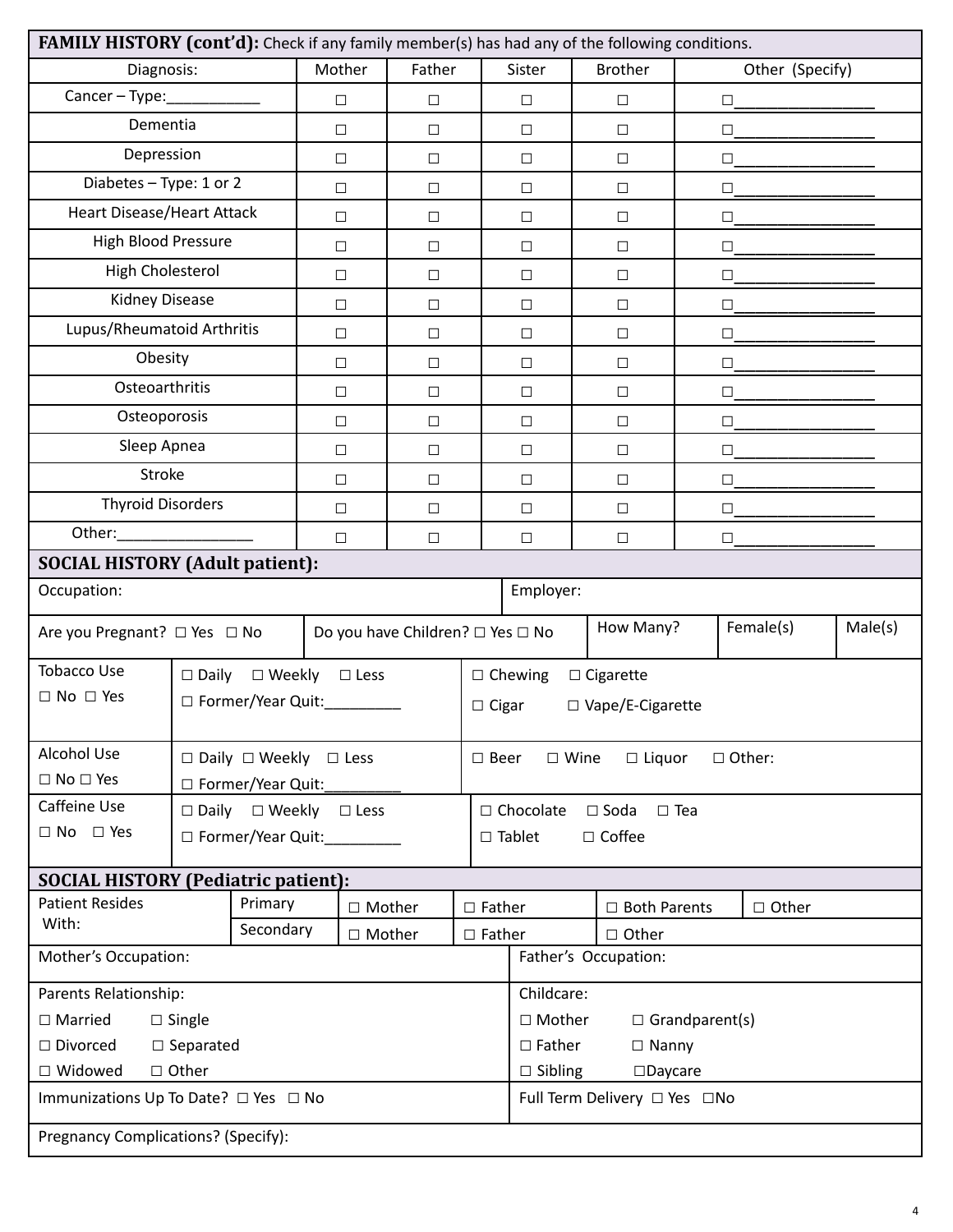

131 S. Main St.#101 Pueblo, CO. 81003 **P:** 719.924.9398 **F:** 719.924.9593

# **Office Policies**

#### **Patient Name(PRINT):\_\_\_\_\_\_\_\_\_\_\_\_\_\_\_\_\_\_\_\_\_\_\_\_\_\_\_\_\_\_\_\_\_\_\_\_\_\_\_\_\_\_\_\_\_\_\_\_\_\_\_\_\_\_\_\_\_\_\_\_\_\_\_\_\_\_\_\_\_\_\_\_\_\_\_\_\_\_\_\_\_\_\_DOB: \_\_\_\_\_\_\_\_\_\_\_\_\_\_\_\_\_\_\_\_\_\_\_\_\_\_\_\_\_\_\_\_\_\_\_**

You are the most important member of your healthcare team and we look forward to working with you to ensure you get the quality care that you deserve. In order to provide quality care, we ask that you that your review and acknowledge our general office policies as outlined below:

- 1. **Appointments** If cancellation or rescheduling is necessary, please do so with at least 24-hours advance notice. Patients who fail to cancel appointments prior to 24 hours, arrive more than 10 minutes late causing the appointment to be rescheduled, or "no call/no show" 3 times may be discharged from the practice at the discretion of the staff. Our nurse practitioner's schedules fill up fast so please make sure to make a follow up appointment at checkout.
- 2. **Medications and Refills** Prescriptions that need to be refilled every four (4) weeks will only be provided during regularly scheduled appointments and not during acute appointments for other medical issues. If you do not keep your appointment you will not receive a refill until that appointment is rescheduled and you attend that appointment – this is at the discretion of your healthcare provider. If you are requesting refills please note that the refill process can take up to seven (7) business days. It is recommended that when refills are required you call your pharmacy at least one (1) week before the medication is needed. This will allow time for the pharmacy to notify us of the refill request and for us to refill your prescription. In the event that a prior authorization is needed for your medication, this process can take up to seven (7) business days. No refills will be made by telephone or outside of regular business hours. If you are prescribed a controlled medication and refuse a urine drug screen you may be discharged at the discretion of your provider.
- 3. **Urgent/Acute Visits** In efforts to help the continuity of your care please call our office for urgent care needs prior to going to the emergency room or hospital. If you are experiencing a life threatening emergency please proceed to the ER immediately. Appointments are set aside daily for acute visits. We will do our best to schedule you with your primary care provider, however, in cases of emergency you may be asked to see a covering provider. Chronic medication refills, regular evaluations, paperwork, etc. will **not** be addressed during these visits**.**
- 4. **Co-Payments** Payments are expected at the time of your visit. If you do not have your co-payment at the time of your visit you may be asked to reschedule your appointment. This will constitute a no call/no show to your appointment.
- 5. **Continuity of Care** We feel strongly that continuity of care is best served when you see your primary care provider. It is requested that you do not "bounce" between providers in this office or other offices. If you feel you do not want to be seen by one of our providers you may be asked to find a provider outside of this office.
- 6. **Being Prepared** If you were asked to complete tests, please do so prior to your visit. Write down questions and concerns prior to your visit. Being prepared will help to increase the quality of your appointment.
- 7. **Calling Our Office** Do not hesitate to call our office if you have questions regarding your care, medications, or medical condition. Our nurse practitioners and staff will do our best to respond in a timely manner. Use the voice mail system that is checked on a routine basis throughout the day and each message will be returned in the order of priority. If you do not get a return call within 3 business days please call and speak with our office manager. If you have a medical emergency *call 911* or go to the nearest emergency room.
- 8. **Demographic Information** It is your responsibility to update your phone number and address at each appointment. We rely on accurate contact information to notify you of referral/imaging appointments, lab/imaging results, follow up appointment confirmations, etc. In order to help you and to care for your medical conditions, we often write orders for labs, schedule imaging, schedule specialist consults, etc. Failure to attend these appointments and/or discussing your non-attendance with your provider will be grounds for discharge from RMPCC. If you do not hear from a specialist, physical therapy provider, imaging facility, etc. within 7-10 business days it is your responsibility to contact our office so that we can assist you in getting arrangements made.
- 9. **Discharge** In the instance that you are discharged from this office; you may be seen for 45 days on an emergency basis only. During this time, controlled substances will not be filled. You will be given a list of other offices in town accepting new patients and you are responsible for contacting these offices. Your records will be transferred to the office of your choosing once a written consent is signed and received by this office. If you decide to no longer be a patient at RMPCC you will be given a written letter that you must sign and date. You will no longer be seen at this office under any circumstances and your prescriptions will no longer be filled.
- 10. **Respect** Mutual respect between office staff and patients is **mandatory**. Please notify the office management immediately if you feel that the office staff is not meeting your needs. If mutual respect is not maintained this will be grounds for discharge from the office. **Disrespect and/or abuse towards the staff of** *any* **kind will not be tolerated and is grounds for discharge.**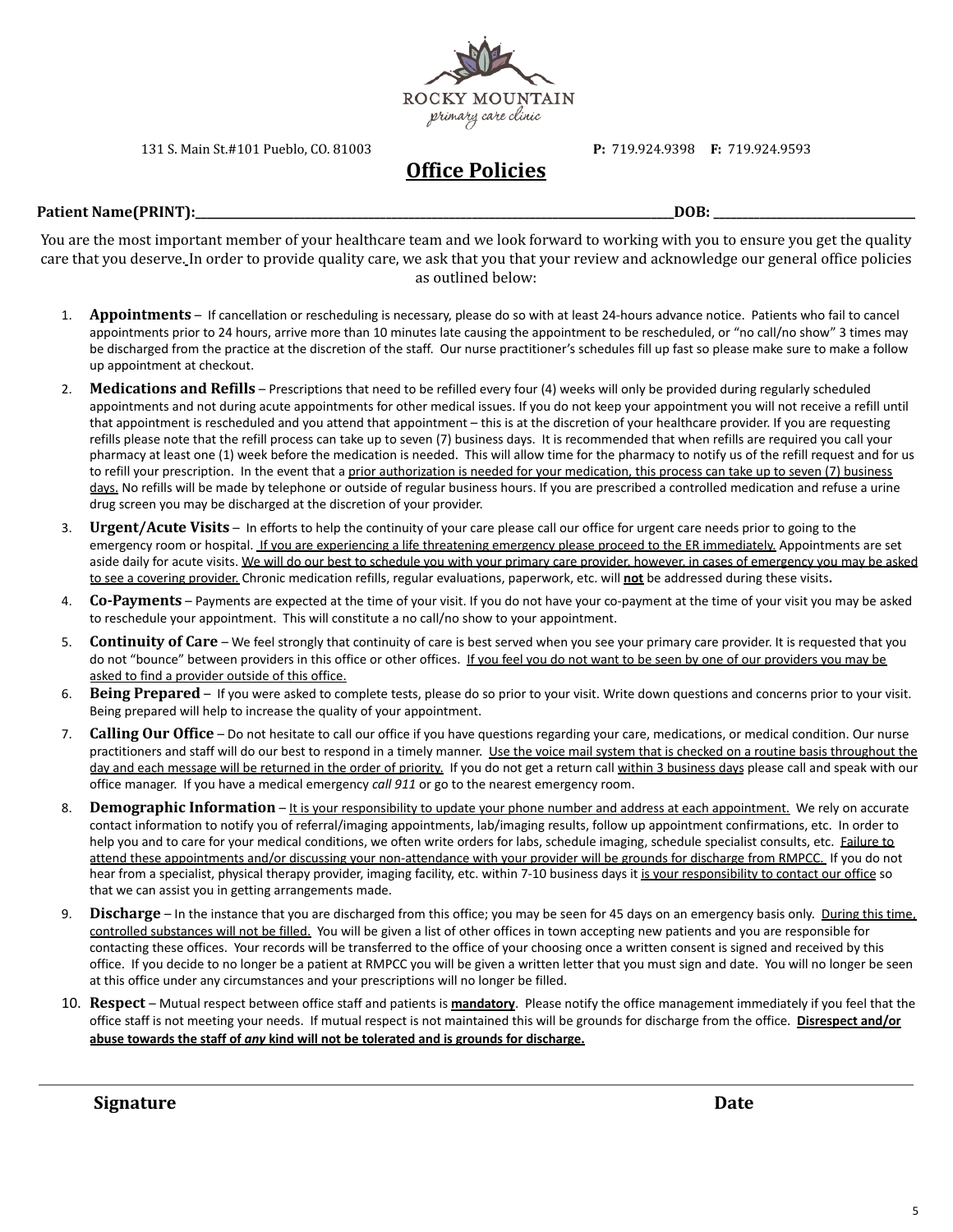ROCKY MOUNTAIN primary care clinic

#### 131 S. Main St. Pueblo, CO. 81003 P: 719.924.9398 F: 719.924.9593

### **HIPAA PATIENT CONSENT FORM**

I understand that I have certain rights to privacy regarding my protected health information. These rights are given to me under the Health Insurance Portability and Accountability Act of 1996 (HIPAA). I understand that by signing this consent, I authorize Rocky Mountain Primary Care Clinic to use and disclose my protected health information (PHI) to carry out the following:

- Treatment (including direct or indirect treatment by other healthcare providers involved in my treatment);
- Obtaining payment from third party payers (e.g. my insurance company)
- The day-to-day healthcare operations of Rocky Mountain Primary Care Clinic

I have also been informed of, and given the right to review and secure a copy of the Rocky Mountain Primary Care Clinic Notice of Privacy Practices which contains a more complete description of the uses and disclosures of my PHI and my rights under HIPAA. I understand that Rocky Mountain Primary Care reserves the right to change the terms of this notice at any time and that I may contact Rocky Mountain Primary Care Clinic at any time to obtain the most current copy of this notice.

I understand that I may revoke this consent at any time. However, any use or disclosure that occurred prior to the revocation date is not affected.

| Name (PRINT): | Date of Birth: |
|---------------|----------------|
| Signature:    | Date:          |

1. I wish to be contacted in the following manner: **Be sure to fill in contact phone numbers** and **check whether we can leave a DETAILED message or JUST a call back number**

| $\Box$ Primary #<br><u> 1980 - Jan Barat, Amerikaansk politiker (</u> † 1920) | $\Box$ Work #                                           |
|-------------------------------------------------------------------------------|---------------------------------------------------------|
| $\Box$ Leave message with <b>detailed</b> info                                | $\Box$ Leave message with <b>detailed</b> info          |
| $\Box$ Leave message with a call back number only                             | $\square$ Leave message with a call back number only    |
| $\Box$ Alternate #                                                            | $\Box$ Written Communication                            |
| $\Box$ Leave message with <b>detailed</b> info                                | $\Box$ can send letter with <b>detailed</b> information |

Patient only

| $\Box$ can send letter with <b>detailed</b> information |  |
|---------------------------------------------------------|--|
|---------------------------------------------------------|--|

□ Leave message with a **call back number only** □ Okay to fax to this #:\_\_\_\_\_\_\_\_\_\_\_\_\_\_\_\_\_\_

## 2. **PLEASE INDICATE WHO WE CAN SPEAK TO REGARDING YOUR MEDICAL INFORMATION:** (check

all that apply)

| Parent(s): |       |                                 |
|------------|-------|---------------------------------|
| Relative:  |       |                                 |
| Other:     | Name: | Phone: ________________________ |
| Other:     | Name: | Phone:                          |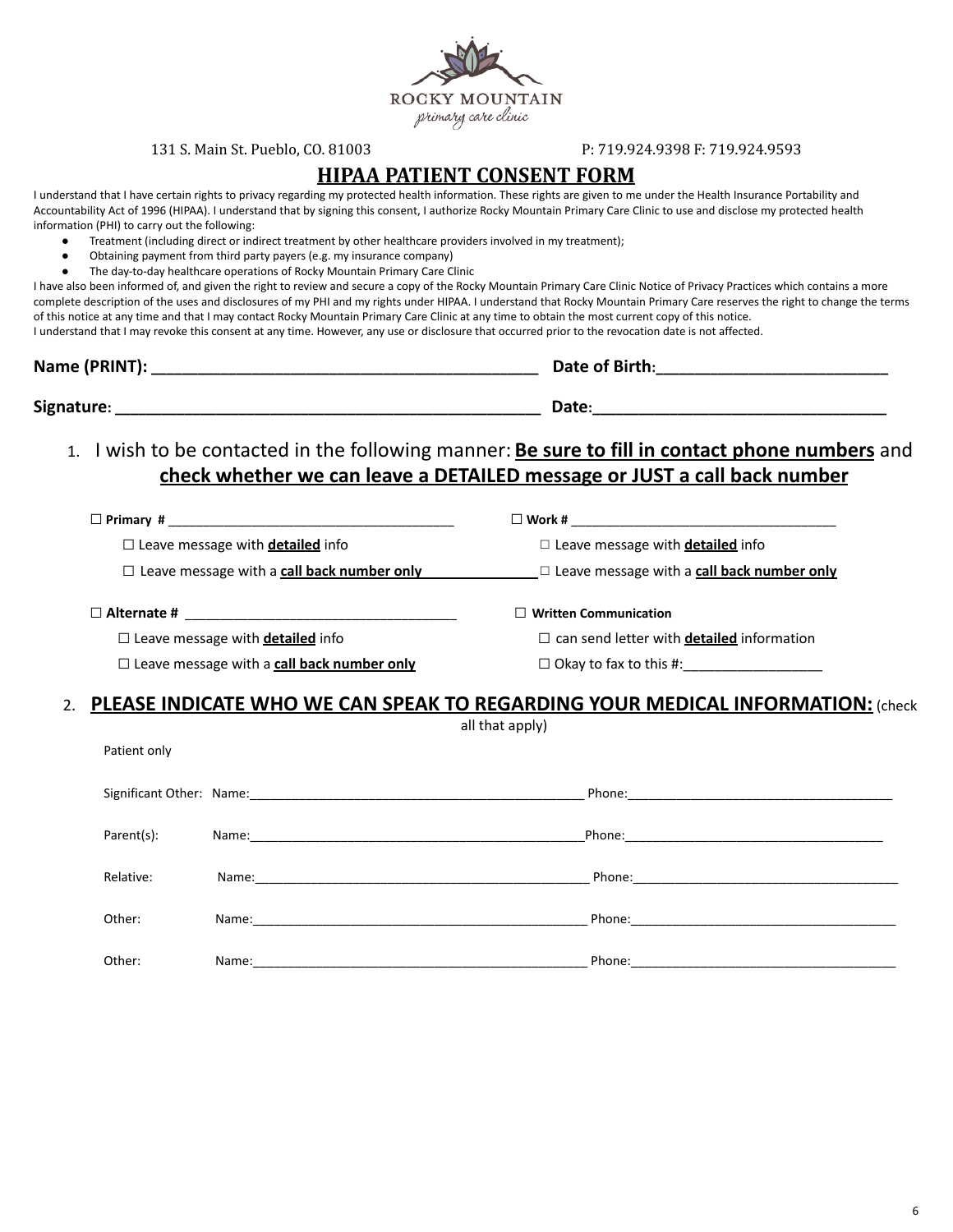

131 S. Main St.#101 Pueblo, CO. 81003 **P:** 719.924.9398 **F:** 719.924.9593

# **Financial Policies**

**Patient Name(PRINT):\_\_\_\_\_\_\_\_\_\_\_\_\_\_\_\_\_\_\_\_\_\_\_\_\_\_\_\_\_\_\_\_\_\_\_\_\_\_\_\_\_\_\_\_\_\_\_\_\_\_\_\_\_\_\_\_\_\_\_\_\_\_\_\_\_\_ DOB: \_\_\_\_\_\_\_\_\_\_\_\_\_\_\_\_\_\_\_\_\_\_\_\_\_\_\_\_\_\_\_\_\_\_\_**

Thank you for choosing Rocky Mountain Primary Care, we welcome you to our office. We are better able to concentrate on the practice of medicine and provide quality care by having our financial policies understood by our patients, thus avoiding confusion or misunderstandings.

- 1. **Insurance** Filing insurance claims is a courtesy extended to our patients and is not a guarantee of payment. We will bill insurance claims with a maximum of two (2) insurance carriers per patient. It is important to emphasize that your insurance is a contract between you and the insurance carrier. Insurance plans and contracts change constantly. It is your responsibility to contact your insurance company and verify your benefits and verify that your doctor is a contracted provider in your network PRIOR to your visit. You will be financially responsible for the services rendered if we are not paid by your insurance carrier.
- 2. **Co-pays and Deductibles** All copays are due at the time services are rendered. Deductibles are due upon receipt of an explanation of benefits from your insurance carrier. Failure on our part to collect copayments and deductibles from patients can be considered fraud and we could be subject to fines or other consequences. Please be sure to pay all co-pays and deductibles as stated above to avoid an interruption of your care.
- 3. **Non-covered Services** Please be aware that some and perhaps all of the services you receive may be a non covered benefit. You must pay for these services at the time services are rendered. Please note; a check of eligibility is not a guarantee of payment on your behalf from your insurance carrier.
- 4. **Coverage Changes** It is your responsibility to notify our office immediately upon changes with your insurance carrier. Failure to do so will result in Rocky Mountain Primary Care Clinic billing you for services rendered.
- 5. **Nonpayment** All payments are due immediately and in full. Failure to do so within 90 days will result in your account being sent to an outside collection agency.

Our Practice is committed to providing you with the best treatment possible. *We are willing to work with any patient requesting a financial payment plan.* By signing below you are acknowledging that you have read and understand all terms that are outlined in this policy. Should you have any questions or concerns, please feel free to address them with us.

### I HAVE READ AND FULLY UNDERSTAND THE FINANCIAL POLICIES. I UNDERSTAND THAT I AM RESPONSIBLE FOR ANY AMOUNT NOT COVERED BY INSURANCE. A PHOTOCOPY OR SCANNED COPY OF THE ASSIGNMENT RELEASE IS AS VALID AND EFFECTIVE AS THE **ORIGINAL.**

Signature Date Date by Contracting Science of the Date Date Date Date Date